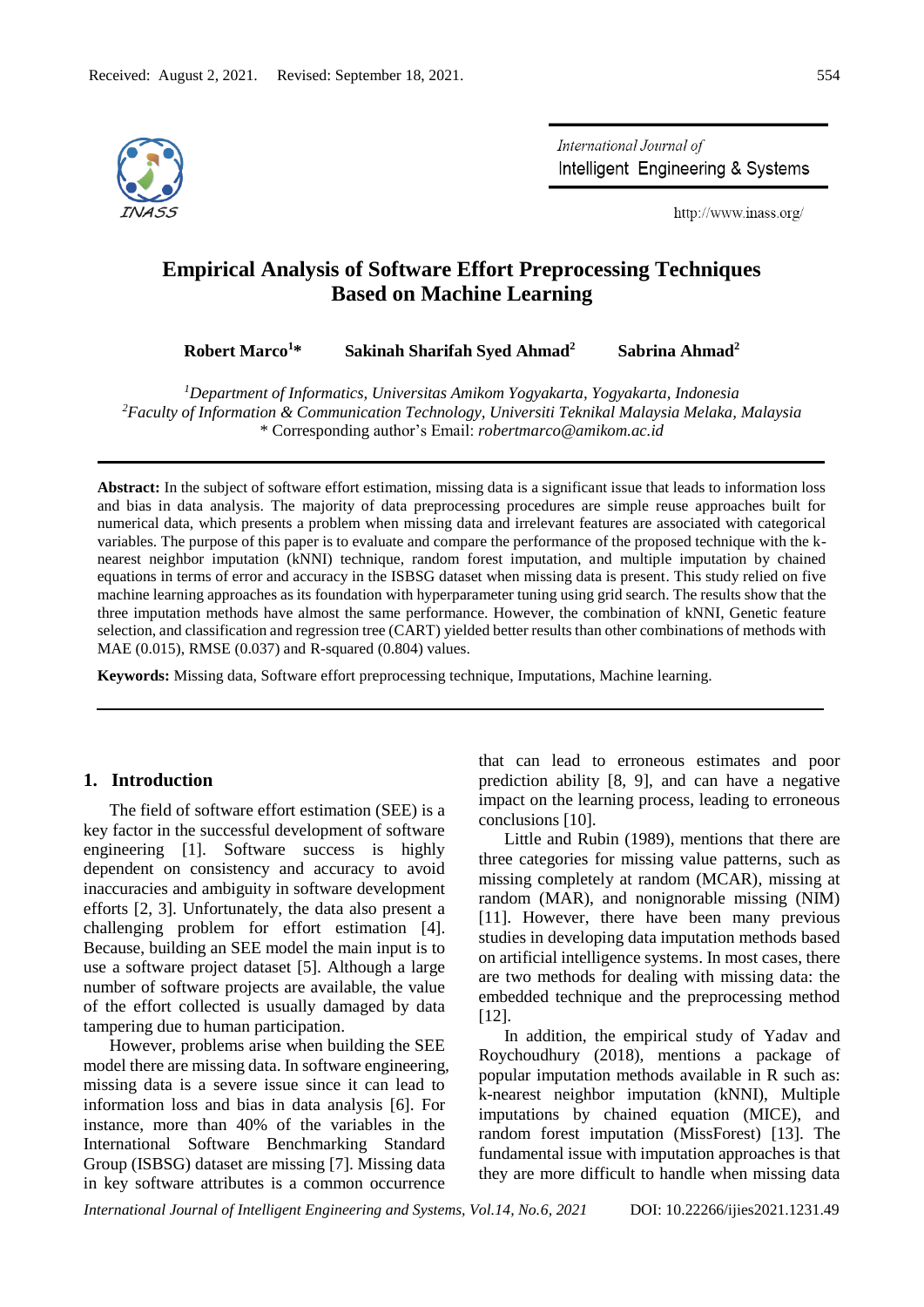occurs in categorical characteristics. According to Idri et al (2015), despite the fact that most software project data sets consist of mostly categorical features with many missing values, but most of the imputation techniques are applied to numeric data types [14].

kNNI is a well-known and computationally simple method for missing data imputation that uses observations in the environment to account for missing values [15-18]. In addition, kNN can predict categorical or numeric attributes using the value of mode/mean or median [19]. Several previous studies investigated the imputation of kNN in software engineering datasets with categorical attributes in a classical way, mainly using classical numbers or intervals and overlapping measures to evaluate the similarity between software projects [20]. This technique has proven to be the most frequent imputation technique for datasets in the SEE field. However, MICE and missForest they may be ignored as imputation methods in this field

When targeting estimation accuracy, much effort has been devoted to improving machine learning (ML) methods [17]. For empirical validation, the ML algorithm is routinely tested on the SEE datasets. The use of data preprocessing (DP) techniques as a fundamental step in helping to increase machine learning performance [15, 16, 21].

To the author knowledge, there is very limited research focusing on DP techniques in the SEE literature. In many situations DP techniques, such as missing data imputation [15, 16, 22, 23], and feature selection [16,24-26] has been considered a necessary step for case-based reasoning (CBR), artificial neural networks (ANN), support vector regression (SVR) [27], while for Other ML methods, such as random forest (RF), classification and regression tree (CART) and k-nearest neighbor (kNN), they may be ignored.

Sidra Tariq et al (2020) revealed that the DP phase was still limited to the sample data set, which included handling missing values and feature selection [28]. Strike et al (2001) simulated several incomplete data sets and discovered that imputing missing data with Z-score normalization produced the best regression model [29]. However, missing values must be discarded, if possible, to eliminate biases which can alter the accuracy of ML predictions [29]. In contrast, in Huang et al (2017), the list deletion in SEE has become less frequent because it reduces the exhaustiveness of the data and therefore makes it less appropriate for the application of the derived model [16].

Proper data preprocessing improves the accuracy prediction in the end. However, machine learning techniques can have a negative effect on the

prediction of performance without properly considering their features [15, 28]. According to Huang et al (2017), that DP techniques are an effective choice for effort estimation [16]. Several previous studies combining multiple scheme on DP techniques were examined first, but their impact on the ML approach was not investigated.

The aim of this paper is to determine whether the imputation approach can be applied effectively to the DP technique for attributes containing mostly categorical attributes with many missing values, and in particular the relative performance of the imputation approach and how imputation changes the relationship between data properties. We tested three imputation approaches: kNNI, MICE, and missForest with data sets of more than 40% missing values. Then evaluate the performance of the approach by comparing the performance results of the imputation method using five predictor methods in machine learning (such as multilayer perceptron (MLP), SVR, kNN, CART, and RF).

Based on the analysis of previous empirical studies on several data preprocessing techniques for the ML method. The remainder of this paper is structured as follows: Section 2 presents a related work on the application of missing data techniques in SEE, Section 3 presents missing imputations techniques, Section 4 presents experimental design, Section 5 presents the experimental results and analysis, Section 6 concludes this work and points out future research directions.

# **2. Related work**

A mapping study conducted by Idri et al (2015), they classified 35 papers related to the treatment of missing data in software engineering repositories. In their study, six criteria were taken, such as: research type, research approach, missing data technique, missing data type, data type, and purpose. The results of the study explained that 94% of the papers selected ISBSG were frequently used datasets, 54% of the selected papers only treated MCAR, 63% were dedicated to dealing with missing numerical and categorical data, and 97% of selected papers were treated with imputation techniques [14]. Table 1, shows several previous studies in the field of SEE that investigated missing data in categorical and numerical attributes explaining information about the investigated SEE techniques, missing data techniques used, and missing data mechanisms handled in each study.

Based on the results of the summary of findings in Table 1, that analogy-based estimation and regression are the most studied effort estimation in the context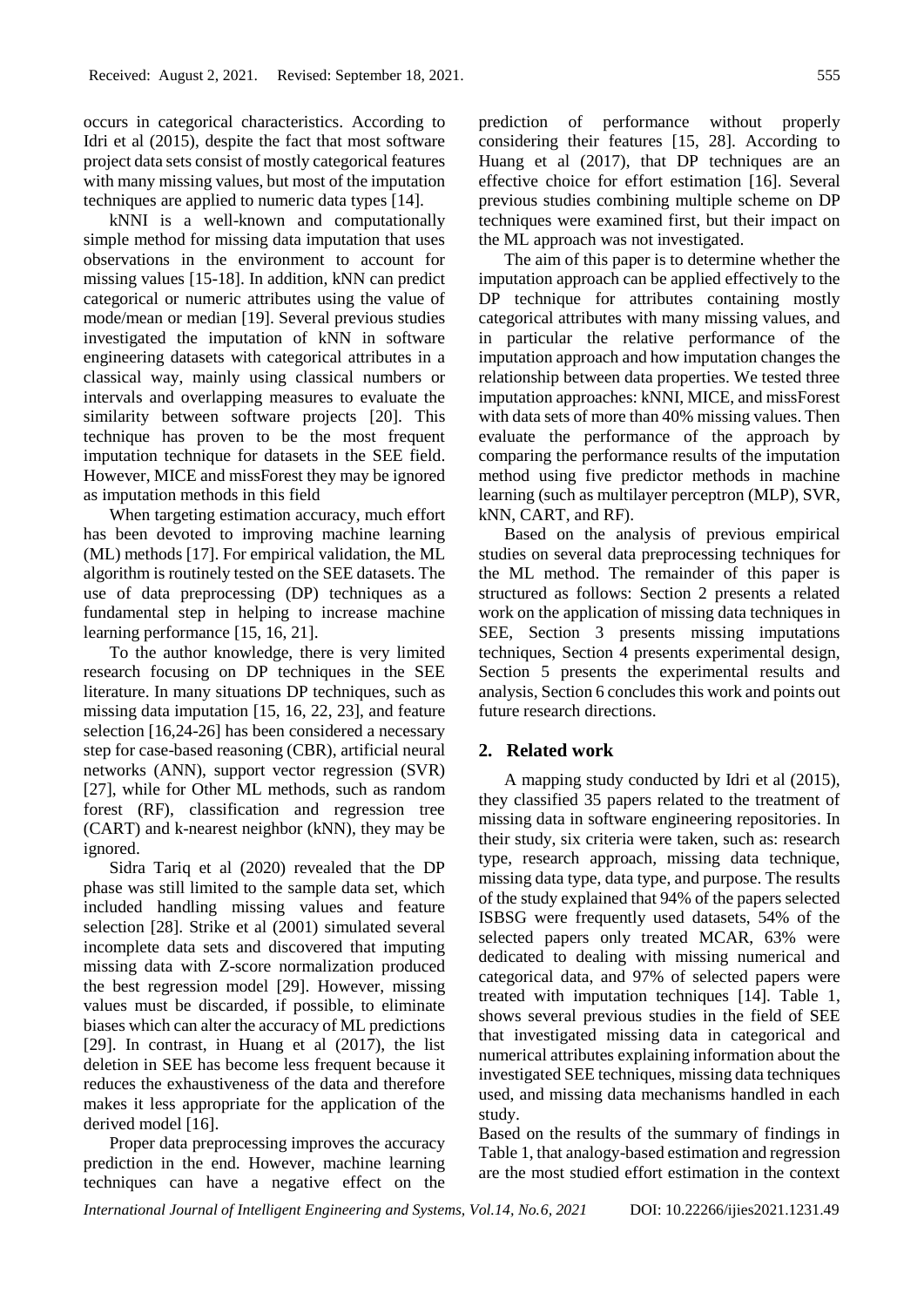٦

Table 1. Related work of the application of missing data techniques in SEE

| ID     | <b>Effort</b><br>technique  | Imputation<br>$\bf{methods}$               | Mechanism           | <b>Findings</b>                                                                                                                                                                                                                                                                                                                        |  |  |  |
|--------|-----------------------------|--------------------------------------------|---------------------|----------------------------------------------------------------------------------------------------------------------------------------------------------------------------------------------------------------------------------------------------------------------------------------------------------------------------------------|--|--|--|
| $[18]$ | <b>ABE</b>                  | Toleration,<br>deletion and<br><b>kNNI</b> | MCAR,<br>MAR, NIM   | The results show that fuzzy analogy produces more accurate<br>estimates in terms of standard accuracy measures. Another finding,<br>that of kNN imputation, yields accurate estimates rather than<br>toleration or deletion.                                                                                                           |  |  |  |
| $[16]$ | ABE                         | MI, kNNI                                   | <b>MCAR</b>         | The findings also suggest that combining Z-score normalization,<br>kNN imputation, and mutual information-based feature weighting<br>for analogy-based effort estimate is a viable option.                                                                                                                                             |  |  |  |
| $[29]$ | Regression                  | LD, MI,<br>hot-deck<br>imputation          | MCAR,<br>MAR, NIM   | The simplest technique, listwise deletion, is an missing data<br>strategies work well (with a bias value always less than 0.03). The<br>best results are obtained by employing a hot-deck imputation with<br>euclidean distance.                                                                                                       |  |  |  |
| $[7]$  | Regression                  | LD, MI,<br>SRPI,<br><b>FIML</b>            | MCAR,<br><b>MAR</b> | For missing at random (MCAR) data, FIML works well. Also, for<br>MD mechanisms other than MCAR, state that LD, MMSI, and<br>SRPI were demonstrated to produce biased findings (MMRE<br>values for LD of 48%, MI of 61%, SPRI of 68%, and FIML of<br>74%).                                                                              |  |  |  |
| $[15]$ | CBR,<br>ANN,<br><b>CART</b> | LD, MI                                     | <b>MCAR</b>         | In terms of increasing predictive accuracy and resilience, LD is<br>favoured over MI for data sets with a substantial number of missing<br>values. CBR is a better fit for feature selection than ANN or CART.<br>In our investigation, ANN performed worse than the other two ML<br>approaches.                                       |  |  |  |
| $[30]$ | Regression                  | Toleration,<br>kNNI, MI                    | <b>MCAR</b>         | Although MI improves accuracy over toleration, kNN produced the<br>greatest results. $MMRE = 155.1$ percent for toleration, 62.1 percent<br>for MI, and 28.2 percent for kNN in the first data set. No model<br>could be developed for the toleration data in the second data set<br>(MMRE values for SMI of 112% and kNN of 78%).     |  |  |  |
| $[31]$ | Decision<br>tree            | NNSI (kNN<br>single<br>imputation),<br>MI  | MCAR,<br>MAR, NIM   | BAMI is a suggested ensemble missing data approach that<br>incorporates kNN and multi imputation. The empirical findings<br>reveal that BAMI is the better technique overall, with an excess<br>error rate of 8.9% with 10.6% for NNSI.                                                                                                |  |  |  |
| $[23]$ | C4.5                        | kNNI,<br>toleration                        | MCAR,<br>MAR, NIM   | C4.5 prediction accuracy can be improved via kNN imputation.<br>The missingness mechanism affects tolerance and kNN,<br>nevertheless, the pattern and proportion of missing data have a<br>significant detrimental impact on prediction accuracy, especially<br>when the percentage of missing data approaches 40%                     |  |  |  |
| $[32]$ | Regression                  | LD, MI,<br>EM, RI,<br><b>MLR</b>           | MCAR,<br>MAR, NIM   | The efficiency of the suggested method is shown by the<br>comparison of MLR with other strategies for dealing with missing<br>data in various patterns and the percentage of missing data with<br>standard deviation values: $MLR = 178.410$ , $EM = 214.848$ , $MI =$<br>$269.624$ , RI = 255.035, LD = 353.526)                      |  |  |  |
| $[33]$ | ABE                         | $\mathbf k\mathbf N\mathbf N\mathbf I$     | MCAR,<br>MAR, NIM   | The results of an ensemble kNN imputation were compared to<br>those of a single GS-kNN imputation and kNN without<br>optimization. Result E-kNNI outperformed to other methods,<br>according to our findings.                                                                                                                          |  |  |  |
| $[34]$ | ABE<br>$(1NN)$ ,<br>CART    | MI                                         | <b>MCAR</b>         | According to our findings, 1NN and CART perform worse on<br>smaller data sets than on complete data sets. As a result, using these<br>approaches without taking into account the magnitude of the data<br>is not advised.                                                                                                              |  |  |  |
| $[35]$ | RT, RBF,<br><b>MLP</b>      | $\mathbf{kNNI}$                            | <b>MCAR</b>         | For ISBSG, which is anticipated to be more heterogeneous,<br>approaches like kNN are more frequently among the best, whereas<br>RT is more frequently among the best for PROMISE. The MAE of<br>these approaches did not differ statistically significantly according<br>to the Friedman test (statistic Ff = $0.2612$ F(4,48)=2.565). |  |  |  |

Abbreviations: Mean/mode imputation(MI); Listwide deletion(LD); similar response pattern imputation(SRPI); full information maximum likelihood(FIML); expectation maximization imputation (EM); regression imputation (RI); multinomial logistic regression (MLR); Regression tree (RT); Radial basis function (RBF); Analogy based estimation (ABE)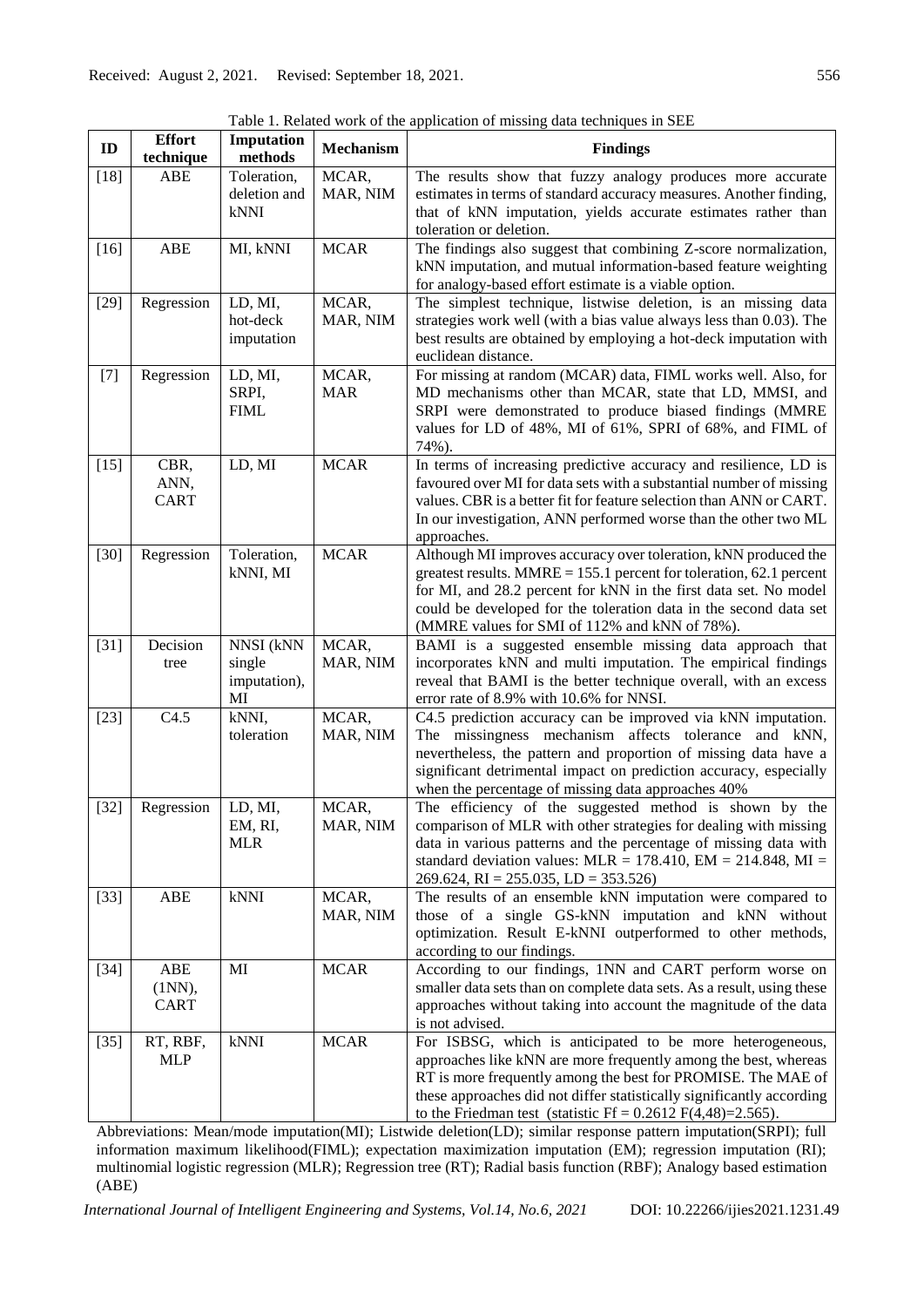of missing data [16], kNNI is the most investigated imputation technique, found to be the best in most cases [6,16,33], and MCAR is the most effective omission mechanism widely used in the field of SEE [14], and data preprocessing as an effective approach in dealing with missing data [15, 16, 23, 35].

### **3. Software effort preprocessing techniques**

# **3.1 Ordinal Encoding**

Ordinal Encoding assigns for each category a unique number code [36] and as every category is displayed as a single input, the advantage is that the problem space dimensions do not increase [37]. Give value f for the *i*-th object is  $x_{if}$  and f have status sorted  $M_f$  which presented rank  $\{1,2,...,M_f\}$ . Replace each  $x_{if}$  be ranked accordingly  $r_{if}$  =  $\{1,2,\ldots,M_f\}$ . Map the range of each attribute to [0, 1] so that each attribute has the same weight. Use  $z_{if}$  to present attributes  $r_{if}$  from the *i*-th object.

$$
z_{if} = \frac{r_{if} - 1}{M_f - 1} \tag{1}
$$

Dissimilarity is then calculated using one of the distance measurements, namely the Manhattan distance, formulated as follows:

$$
d(x_j, x_j) = \sum_{n=1}^{N} |x_i - x_j|
$$
 (2)

Difference matrix (or object-per-object structure): This stores a set of approximations available for all pairs of *n* objects. These are often represented by tables *n-by-n*. Where  $d(x_i, x_j)$  is the measured inequality or "difference" between objects  $x_i$  and  $x_j$ . The similarity value for the ordinal attribute can be interpreted from dissimilarity as  $sim(x_i, x_j) = 1$  $d(x_i, x_j)$ .

### **3.2 Data normalization**

Data normalization (DN) changes the value of a feature according to preset guidelines to ensure that every scaled feature has the same influence [38]. In our study, we will use the interval [0,1] as a scaling target, as in Eq. (3) below:

[0,1] Interval on 
$$
x_k = \frac{x_k - x_{min}}{x_{max} - x_{min}}
$$
 (3)

After the scaling is done, then the unstructured data can be normalized using the Z-score parameter, according to Eq. (4) [15, 16, 39]:

$$
Z - score x_k = \frac{x_k - \bar{x}}{std(x)}
$$
 (4)

Where,  $x$  is the feature column in the data matrix.  $x_k$  represents the *k*-th value of  $x_{min}$  corresponds to the minimum values, while  $x_{max}$  corresponds to the maximum values in x. While x and  $std(x)$  are calculated using the mean and standard deviation  $x$ .

# **3.3 Missing data imputation techniques**

#### **3.3.1. K-nearest neighbors imputation**

The k-nearest neighbors imputation (kNNI) based analogy algorithms that have been shown to be an efficient method of estimating missing values of the attributes in various software engineering dataset [22, 23, 30]. The kNNI approach has been extended to imputation of missing data across multiple dataset [40]. kNNI imputation is generally the right choice when we do not have prior knowledge of the distribution of data [41].

### **3.3.2. Multiple imputation by chained equations**

In the statistical literature, multiple imputations by chained equation (MICE) from Raghunathan et al (2001) have emerged as one of the principle methods of dealing with missing information, sometimes known as the "full condition specificities" or "sequential regressions multiple imputations" [42]. According to Schafer and Graham (2002), are explaining that missing values are calculated on the basis of the observed values of a particular individual and of the relations for other participants observed in the data provided that the observed variables are contained in the imputation model. This approach can reduce nonresponse bias and increase strength [43].

#### **3.3.3. Random forest imputation**

Random forest is a well-known machine learning technique that has been used to solve problems like regression and classification [44]. Currently, the random forest approach has been expanded as an iterative imputation method (dubbed "MissForest") to handle the problem of missing data [45]. There are two crucial parameters in the missForest function in the R package missForest. The first, ntree, is the number of trees per forest, and the second, mtry, is the total number of variables sampled at random within each tree split. The random forest original goal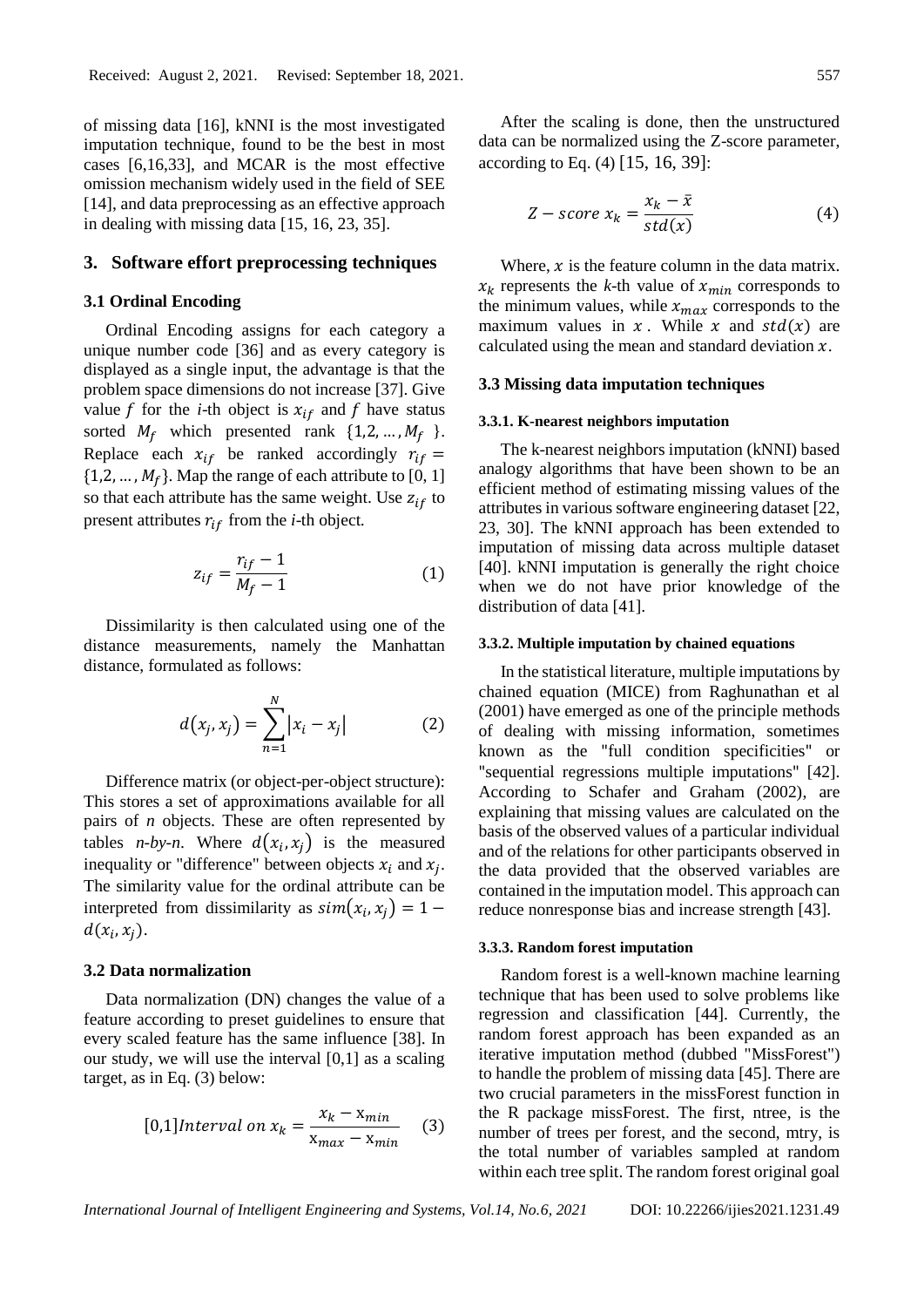was to choose these two parameters internally by looking for Out-Of-Bag (OOB) issues.

### **3.4 Feature selection**

The use of genetic algorithms (GA) as feature selection (FS) uses a parallel search random strategy, directed to the search for high fitness points, i.e. the point at which the function to be minimized or maximized has a relatively low or high value [26], with the Genetic operators as follows [46]: selection, the process of selecting individuals from a population for further breeding using the roulette wheel selection method. The probability of selecting a specific individual  $h_i$  is defined as:

$$
P(h_i) = \frac{F(h_i)}{\sum_{i=1}^{p} F(h_i)}
$$
(5)

Where,  $F(h_i)$  is the fitness value of  $h_i$ . Meanwhile, a single point crossover operator will be used for crossover. The crossover point *i* is chosen at random so that one parent contributes the first bit of *i* and the second parent contributes the remaining bits. Furthermore, each individual has a  $p_m$  chance of mutating.

#### **3.5 Machine learning methods in study**

### **3.5.1. Support vector regression**

Support vector regression (SVR) is a new generation of machine learning techniques that can be used to model predictive data. SVR is a support vector machines based approach [47]. For pedagogical reasons, this is linear function  $f$ , which is presented in the Eq. (6).

$$
f(x) = \langle w, x \rangle + b \text{ with } w \in \mathbb{R}^d, b \in \mathbb{R} \qquad (6)
$$

Where  $\langle \ldots, \ldots \rangle$  represents the dot product in  $\mathbb{R}^d$ . For case nonlinear regression  $f(x) = \langle w, \phi(x) \rangle + b$ , where  $\emptyset$  represented as some nonlinear function that can map the input space to a higher dimensional feature space  $\mathbb{R}^d$ . ε-SV, to optimize it is selected weight vector  $w$  and threshold  $b$ .

### **3.5.2. Multilayer perceptron**

Because of its rapid operation, ease of construction, and smaller training set needs, the multilayer perceptron (MLP) is the most often used feed-forward neural network [48, 49]. Each neuron in the hidden layer adds up the input signals  $x_i$  that are impinging on it after multiplying them by their

connection weights  $w_{ji}$ . The following is a description of each neuron output:

$$
y_j = f\left(\sum w_{ji} x_i\right) \tag{7}
$$

Where  $f$  represents the activation function.  $E$  is the sum of the squared differences in the output neurons desired and actual values [48, 49]:

$$
E = \frac{1}{2} \sum_{j} (y_{dj} - y_j)^2
$$
 (8)

Where  $y_{di}$  is the desired value of output neuron j and  $y_j$  is the neuron's actual output. Depending on the training algorithm used, each  $w_{ii}$  weight is adjusted to minimize the value *E*.

### **3.5.3. Classification and regression tree**

Classification and regression tree (CART) builds a binary decision tree by breaking down data sets such that the data in the subsets is purer than the data in the parent set. For example, in a regression problem, suppose  $(x_n, y_n)$  represents the *n*-th example, where  $x_n$  is the *n*-th sample vector of the independent variable and  $y_n$  is the value of the dependent variable. If there are a total of *N* samples, CART calculates the best separation so that the following is maximized for all possible *S* separations [50].

$$
\Delta R(s^*,t) = argmax \Delta R(s,t), s \in S \qquad (9)
$$

Where  $\Delta R(s, t) = R(t) - R(t_L) - R(t_R)$  is an increase in the estimated replacement for separation *s* from *t*.

#### **3.5.4. K-narest neighbor**

The k-nearest neighbor (kNN) approach groups objects based on the feature space's nearest training sample. kNN is a sort of example-based learning, often known as lazy learning, in which functions are only estimated locally and all calculations are postponed until classification and regression are completed [51].  $d$  is the Euclidean distance between two d data points  $d(x, y)$ . where *N* denotes the number of effort drivers that describe a specific historical project. The illustration in Eq.  $(10)$  [52].

$$
d(x,y) = \sum_{i=1}^{N} \sqrt{(x_i - y_i)^2}
$$
 (10)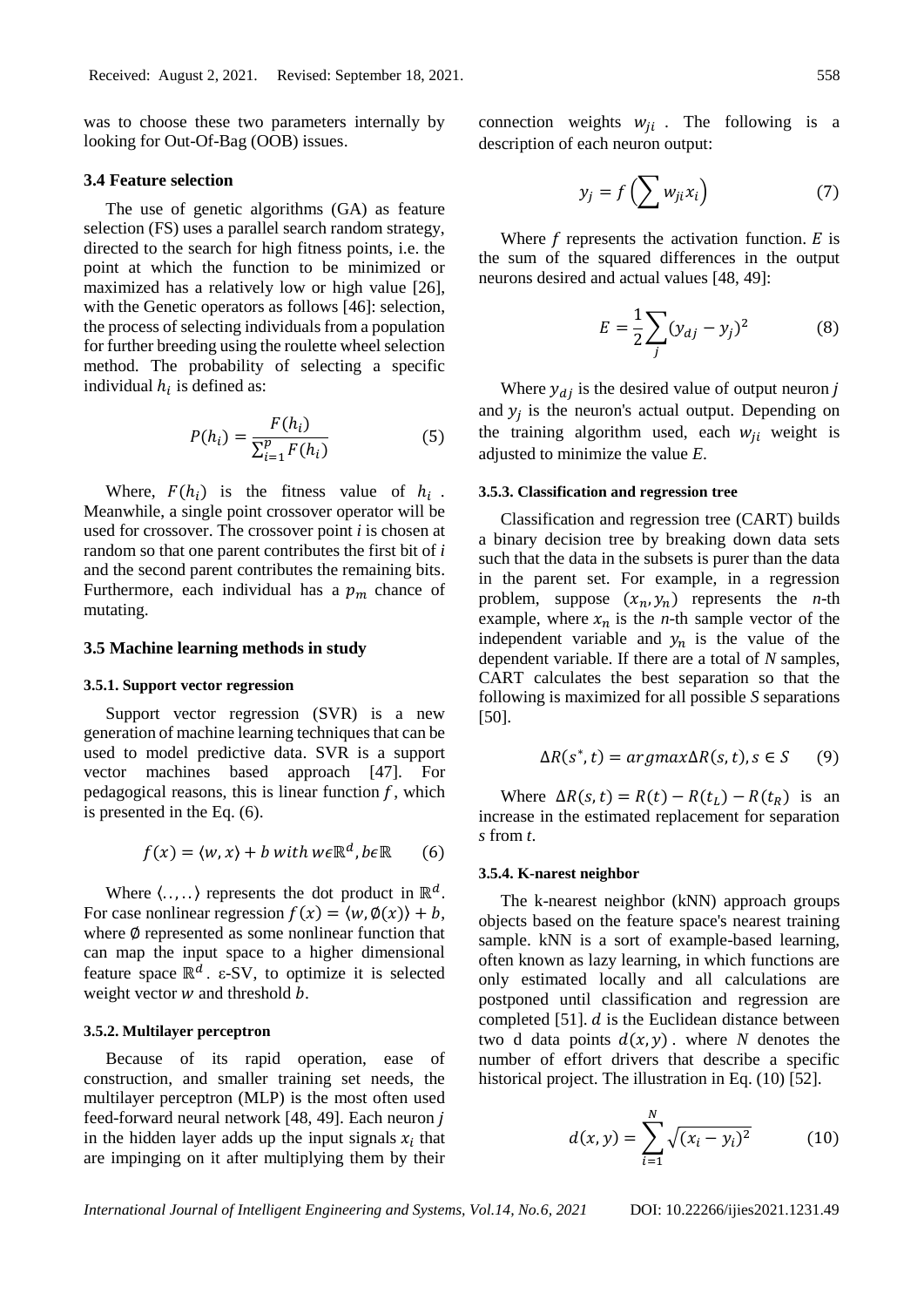### **3.5.5. Random forest**

For regression purposes, a random forest (RF) is created by developing a tree that relies on a random vector  $\lambda$  and performs numerical data rather than class labels with specifies that the tree predictor  $h(x, \lambda)$ . The predictor's output is  $h(x)$  and the actual work value is  $Y$ . The common mean square error is calculated for each numerical predictor  $h(x)$  as:

$$
E_{x,Y}(Y-h(x))^2\tag{11}
$$

The RF predictor is modeled by calculating the mean value obtained in *k* trees  $h(x, \lambda_k)$ .

### **3.6 Error metrics**

The metrics that are utilized for evaluation are mean absolute error (MAE), root mean square error (RMSE), and R-squared ( $R<sup>2</sup>$ ). The model is better if its MAE and RMSE values are low, and its  $R<sup>2</sup>$  value is high.

$$
MAE = \frac{1}{m} \sum_{i=1}^{m} |X_i - Y_i|
$$
 (12)

$$
RMSE = \sqrt{\frac{1}{m} \sum_{i=1}^{m} (X_i - Y_i)^2}
$$
 (13)

$$
R^{2} = 1 - \frac{\sum_{i=1}^{m} (X_{i} - Y_{i})^{2}}{\sum_{i=1}^{m} (\overline{Y} - Y_{i})^{2}}
$$
(14)

# **4. Experiment design**

The DP approach in our study is used for handling attributes that mostly contain categorical attributes with many missing values, with the DP stage, including: categorical conversion, missing data imputation, data normalization, and feature selection used in our study. The complete experimental technique is depicted in Fig. 1. As a first step, we will do a categorical conversion. The use of the ISBSG dataset is a heterogeneous dataset type, so to overcome categorical data using ordinal encoding. The next step is to solve missing data using imputation method, in our study compare 3 imputation methods, such as: kNNI, MICE, and missForest. Next, it will be scaled into the range[0, 1]. After that, it is followed by the determination of "NA or NAN" which will automatically be assigned to each particular column value that has an empty string, while for the numeric column it will be



Figure. 1 Experiment procedur

filled with "0". Meanwhile, for the feature selection method, we compare 3 methods, such as GA (genetic algorithm), LVF (low variance filter) and CF (correlation filter). The test results from all data splits are aggregated after 10 iterations to calculate the error metrics.

It should be noted that, our study will use 2 subsets such as training as parameter setting (80%), and testing as predictive evaluation of the training method (20%) at random. We used five ML methods for the experiment. Meanwhile, to set the parameter values of a single technique using a grid search, show in Table 2 for more details.

# **5. Result and discussion**

In this study, we used the publicly available ISBSG dataset from the PROMISE repository for empirical testing. The results of the first analysis carried out were to investigate the features, type, and total missing values in ISBSG which are show in Table 3.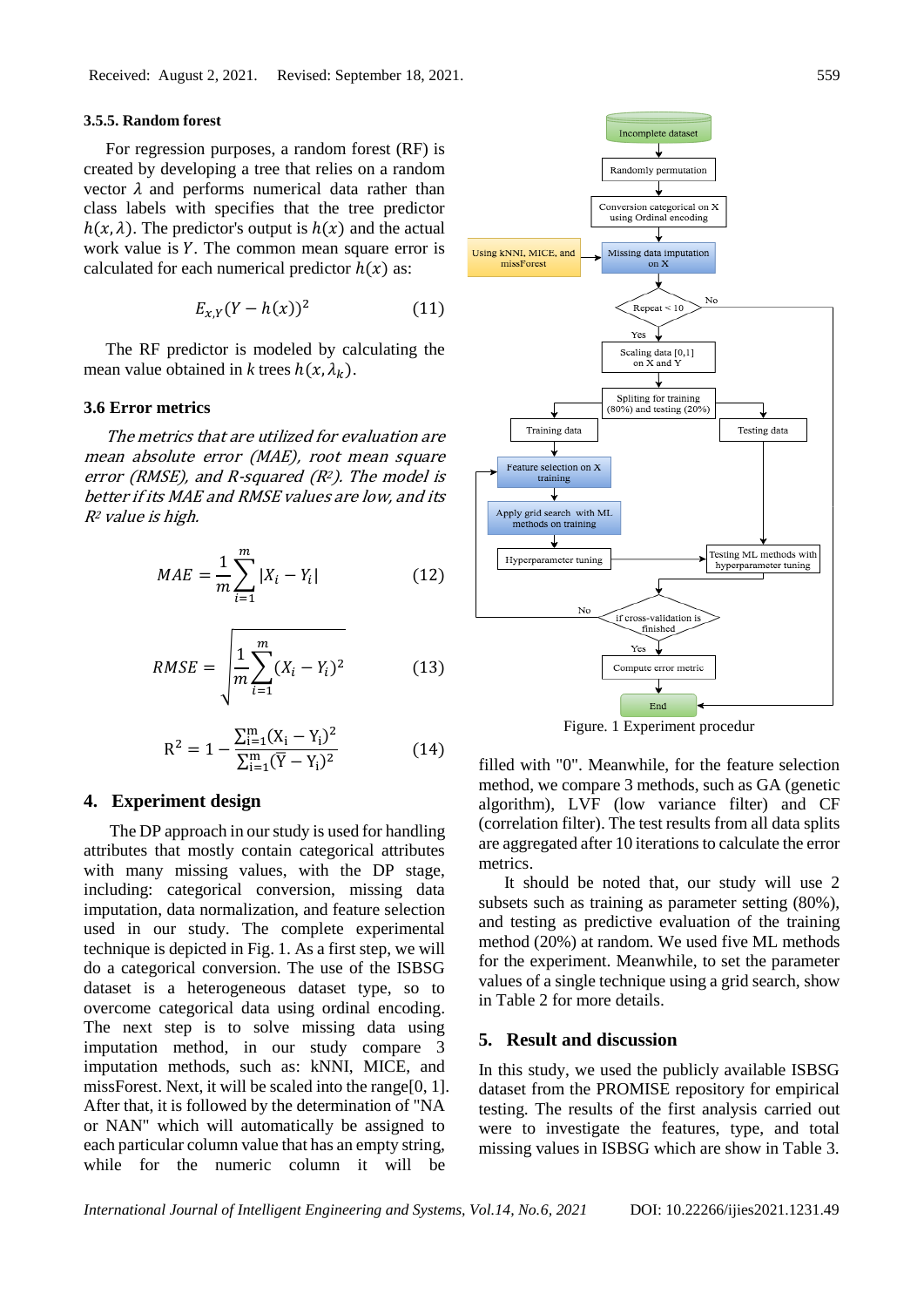Table 2. Grid search spaces for each ML technique parameter values

| ML          | <b>Parameter Values</b>                        |  |  |  |  |  |  |  |
|-------------|------------------------------------------------|--|--|--|--|--|--|--|
| <b>SVR</b>  | Kernel: RBF                                    |  |  |  |  |  |  |  |
|             | Kernel Parameter: {0.0001, 0.001, 0.01, 0.1}   |  |  |  |  |  |  |  |
|             | Degree: $\{3, 4, 5, 6, 7, 8, 9\}$              |  |  |  |  |  |  |  |
|             | Deviation tolerated: {0.001, 0.01, 0.1}        |  |  |  |  |  |  |  |
|             | Learning rate: {0.01, 0.02, 0.03, 0.04, 0.05}  |  |  |  |  |  |  |  |
| MLP         | Kernel: RBF                                    |  |  |  |  |  |  |  |
|             | Minimum instance per leaf: $\{1, 2, 3, 4, 5\}$ |  |  |  |  |  |  |  |
|             | Max iter: {100, 500, 1000}                     |  |  |  |  |  |  |  |
|             | Momentum: {0.1, 0.2, 0.3, 0.4, 0.5}            |  |  |  |  |  |  |  |
|             | Random state: {1, 2, 3, 4, 5}                  |  |  |  |  |  |  |  |
|             | Hidden layer sizes: $\{1, 3, 5, 9\}$           |  |  |  |  |  |  |  |
| <b>CART</b> | Minimal Size for Split: $\{1, 2, 3, 4, 5\}$    |  |  |  |  |  |  |  |
|             | Minimal Leaf Size: $\{1, 2, 3, 4, 5\}$         |  |  |  |  |  |  |  |
|             | Confidence: 0.25                               |  |  |  |  |  |  |  |
|             | Minimal Gain: 0.1                              |  |  |  |  |  |  |  |
|             | Number of Prepruning: 3                        |  |  |  |  |  |  |  |
|             | Maximal Depth: 20                              |  |  |  |  |  |  |  |
|             | Number of Trees: 10 (*for RF)                  |  |  |  |  |  |  |  |
| kNN         | K: $\{1, 2, 3, 5\}$                            |  |  |  |  |  |  |  |
|             | Similarity measure: Euclidean Distance         |  |  |  |  |  |  |  |
| RF          | Number of Trees: 125                           |  |  |  |  |  |  |  |
|             | Max depth of the tree: {100, 200, 300}         |  |  |  |  |  |  |  |
|             | Min samples split: $\{3, 5, 7, 9\}$            |  |  |  |  |  |  |  |
|             | Min sample leaf: {3, 4, 5, 6, 7}               |  |  |  |  |  |  |  |

Table 3. Descriptive ISBSG10

| ID | <b>Feature</b>                    | <b>Type</b> | <b>Total</b><br>missing<br>(%) |
|----|-----------------------------------|-------------|--------------------------------|
| 1  | <b>Functional Size</b>            | Ratio       | 0                              |
| 2  | Value Adjustment Factor           | Ratio       | 33.29                          |
| 3  | Project Elapse Time               | Ratio       | 30.77                          |
| 4  | Development Type                  | Nominal     |                                |
| 5  | <b>Business Area Type</b>         | Nominal     | 77.31                          |
| 6  | <b>Client Server</b>              | Nominal     | 71.95                          |
| 7  | Development Platform              | Nominal     | 50.84                          |
| 8  | Language Type                     | Nominal     | 25.21                          |
| 9  | <b>First OS</b>                   | Nominal     | 68.17                          |
| 10 | Maximum Team Size                 | Ratio       | 57.77                          |
| 11 | Normalised Level 1 Work<br>Effort | Ratio       |                                |

# **5.1 Performance under categorical conversion scheme**

In this study, for the SEE method that handle numerical and categorical features separately, we use proximity measures as an example procedure for handling ordinal features on a training project from Eq. (1) with manhattan distance from Eq. (2). Categorical feature sorting has no influence on distance in this way. Our preprocessing may yield ordering information among categorical data, which can be misleading because SEE approaches can only

Table 4. Descriptive statistics under MDI scheme

| ID | kNNI  |       | MICE  |       | <b>MissForest</b> |       |  |
|----|-------|-------|-------|-------|-------------------|-------|--|
|    | Mean  | std   | Mean  | std   | Mean              | std   |  |
| 1  | 0.061 | 0.099 | 0.061 | 0.099 | 0.061             | 0.099 |  |
| 2  | 0.602 | 0.130 | 0.606 | 0.121 | 0.603             | 0.130 |  |
| 3  | 0.131 | 0.097 | 0.126 | 0.097 | 0.131             | 0.095 |  |
| 4  | 0.230 | 0.421 | 0.230 | 0.421 | 0.230             | 0.421 |  |
| 5  | 0.769 | 0.362 | 0.756 | 0.285 | 0.522             | 0.477 |  |
| 6  | 0.750 | 0.365 | 0.659 | 0.450 | 0.558             | 0.453 |  |
| 7  | 0.349 | 0.309 | 0.357 | 0.307 | 0.258             | 0.341 |  |
| 8  | 0.361 | 0.438 | 0.371 | 0.418 | 0.342             | 0.442 |  |
| 9  | 0.406 | 0.349 | 0.454 | 0.297 | 0.477             | 0.394 |  |
| 10 | 0.022 | 0.037 | 0.029 | 0.040 | 0.026             | 0.039 |  |
| 11 | 0.045 | 0.081 | 0.045 | 0.081 | 0.045             | 0.081 |  |

handle numeric features. Meanwhile, a one-hot encoding/dummy variable that employs the values 0 Eq. (1) to signal the absence (presence) of categorical feature values is used in preprocessing methods. However, the method has the potential to significantly increase the number of features.

# **5.2 Performance under missing data imputation scheme**

Marginal mean and standard deviation of test error in terms of standardized accuracy when using the three missing data imputation (MDI) techniques are show in Table 4. From the table, the results show that MICE may be more effective than kNNI and MissForest (based on mean/average). The ISBSG repository has a serious problem with missing values. Our data analysis suggests that MissForest may not provide a strong estimate because it doesn't exist. MissForest is only slightly better under MICE and kNNI. MICE is somewhat superior than kNNI in terms of imputation of missing data, according to the marginal effect. MissForest greater standard deviation, on the other hand, suggests that in some cases, MissForest accuracy may be superior to kNNI and MICE. The properties of the ISBSG data, which have high skewness values and strong kurtosis (see Table 6), also influence MDI impact. To further explore the impact of MDI, it is necessary to combine DP to use other imputation methods. However, kNNI, MICE and missForest have nearly the same performance results.

The relationship between two variables using the pearson correlation method. Correlation ranges between -1 and 1. A number close to or equal to 0 indicates that the two variables have little or no linear relationship. The linear relationship, on the other hand, is stronger the closer it gets to 1 or -1. In the next step, a heatmap is constructed to show the correlation between all the features, and its graph is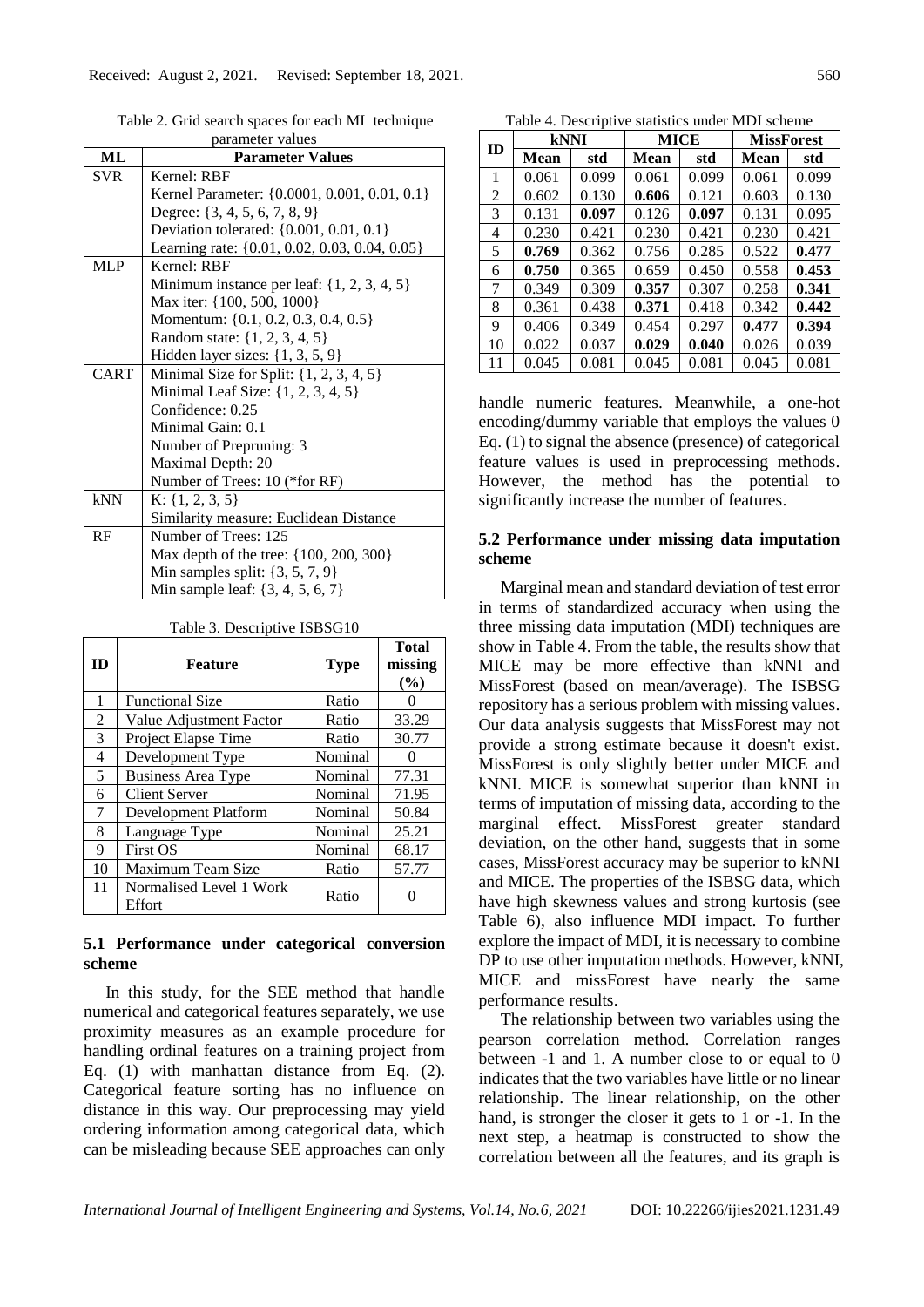

Figure. 2 Correlation heatmap dataset

Table 5. Performance evaluation under MDI scheme for each ML methods

| <b>MDI</b>  | ML          | <b>Testing Error Metrics</b> |                |                |       |  |  |  |
|-------------|-------------|------------------------------|----------------|----------------|-------|--|--|--|
|             |             | MAE                          | <b>RMSE</b>    | $\mathbf{R}^2$ | SD    |  |  |  |
| <b>kNNI</b> | <b>SVR</b>  | 0.062                        | 0.070          | 0.316          | 0.059 |  |  |  |
|             | MLP         | 0.052                        | 0.085          | $-0.027$       | 0.052 |  |  |  |
|             | CART        | 0.018                        | 0.042          | 0.751          | 0.073 |  |  |  |
|             | kNN         | 0.022                        | 0.044          | 0.718          | 0.063 |  |  |  |
| RF          |             | 0.025                        | 0.045<br>0.710 |                | 0.053 |  |  |  |
| <b>MIC</b>  | <b>SVR</b>  | 0.053                        | 0.062          | 0.450          | 0.070 |  |  |  |
| E           | MLP         | 0.048<br>0.076               |                | 0.183          | 0.065 |  |  |  |
|             | CART        | 0.021                        | 0.045          | 0.711          | 0.071 |  |  |  |
|             | kNN         | 0.016                        | 0.038          | 0.797          | 0.065 |  |  |  |
|             | RF          | 0.025                        | 0.045          | 0.707          | 0.051 |  |  |  |
| <b>Miss</b> | <b>SVR</b>  | 0.066                        | 0.074          | 0.237          | 0.058 |  |  |  |
| Fores       | MLP         | 0.047                        | 0.070          | 0.308          | 0.071 |  |  |  |
| t           | <b>CART</b> | 0.019                        | 0.040          | 0.774          | 0.074 |  |  |  |
|             | kNN         | 0.021                        | 0.044          | 0.726          | 0.060 |  |  |  |
|             | RF          | 0.024                        | 0.044          | 0.718          | 0.054 |  |  |  |

given in Fig. 2.

The following is the error metric value of the test error under the three MDI scheme for each ML method show in Table 5.

In our imputation method assumptions, all test data values are missing. Because the imputation method returns a prediction column for each column of test data. In the training process, the imputation method is trained with the default hyperparameters on the training data. Meanwhile, in the machine learning method as an estimator, we use a hyperparameter tuning technique using a grid search. The actual value in the test data column is estimated during the imputation process. The model with the lowest MAE and RMSE gives more precise results.

while, for the value of  $\mathbb{R}^2$  and standard deviation (SD) if it has a higher value then it gives better accuracy results. For the performance of the three imputation methods that take into account the values of MAE, RMSE,  $R^2$ , and SD have been given in Table 5.

As shown in the table, the kNNI-CART has the best performance as indicated by the values of  $MAE(0.018)$ , RMSE $(0.042)$ ,  $R^2(0.751)$ , and SD(0.073). Meanwhile, kNNI-SVR and kNNI-MLP had the poor performance. Meanwhile, kNNI-kNN and kNNI-RF have almost the same good performance. For the MICE imputation method, it shows that MICE-kNN has the best performance with MAE(0.016), RMSE(0.038), and  $R^2(0.797)$  values. Although MICE-CART has the highest value on SD(0.071) on the other hand, indicating that in some cases, the accuracy of MICE-CART may be superior to that of the MICE-kNN method. Meanwhile, MICE-CART and MICE-RF almost have the same performance. Meanwhile, MICE-MLP has the poor performance. Meanwhile, missForest-CART has the best performance with values of MAE(0.019), RMSE(0.040),  $R^2(0.774)$ , and SD(0.074). While missForest-SVR and missForest-MLP had the worst performance. Meanwhile, missForest-kNN and missForest-RF have almost the same good performance. Although, it is important that all three MDI scores are nearly equal in performance. The imputation method shows that CART, kNN, and RF have the best performance compared to SVR and MLP. Whereas MLP and SVR have the poor performance in this regard. MLP and SVR were consistently negatively affected by all three imputation methods, and were less sensitive to a small number of missing values. Meanwhile, CART, kNN, and RF are sensitive and have resistance to outliers.

We compared imputation methods on data sets containing mostly categorical attributes with many missing values more than 40% missing data with three different imputation methods: kNNI, MICE, and missForest. To compare and evaluate the accuracy of the suggested ML algorithms for each imputation approach. In addition, statistical results were evaluated using a 5-fold cross-validation procedure. When, MAE and RMSE are low, the algorithm error is also low, on the contrary,  $R^2$  and SD values must have the highest values. In full, it will be show in Fig. 3 and Fig. 4, where the point that has the lowest value (MAE and RMSE) is the method that has the best accuracy value. While,  $R^2$  and SD show in Fig. 5, and Fig. 6 show a comparison of the methods, if they have the highest value as the method that has the best performance.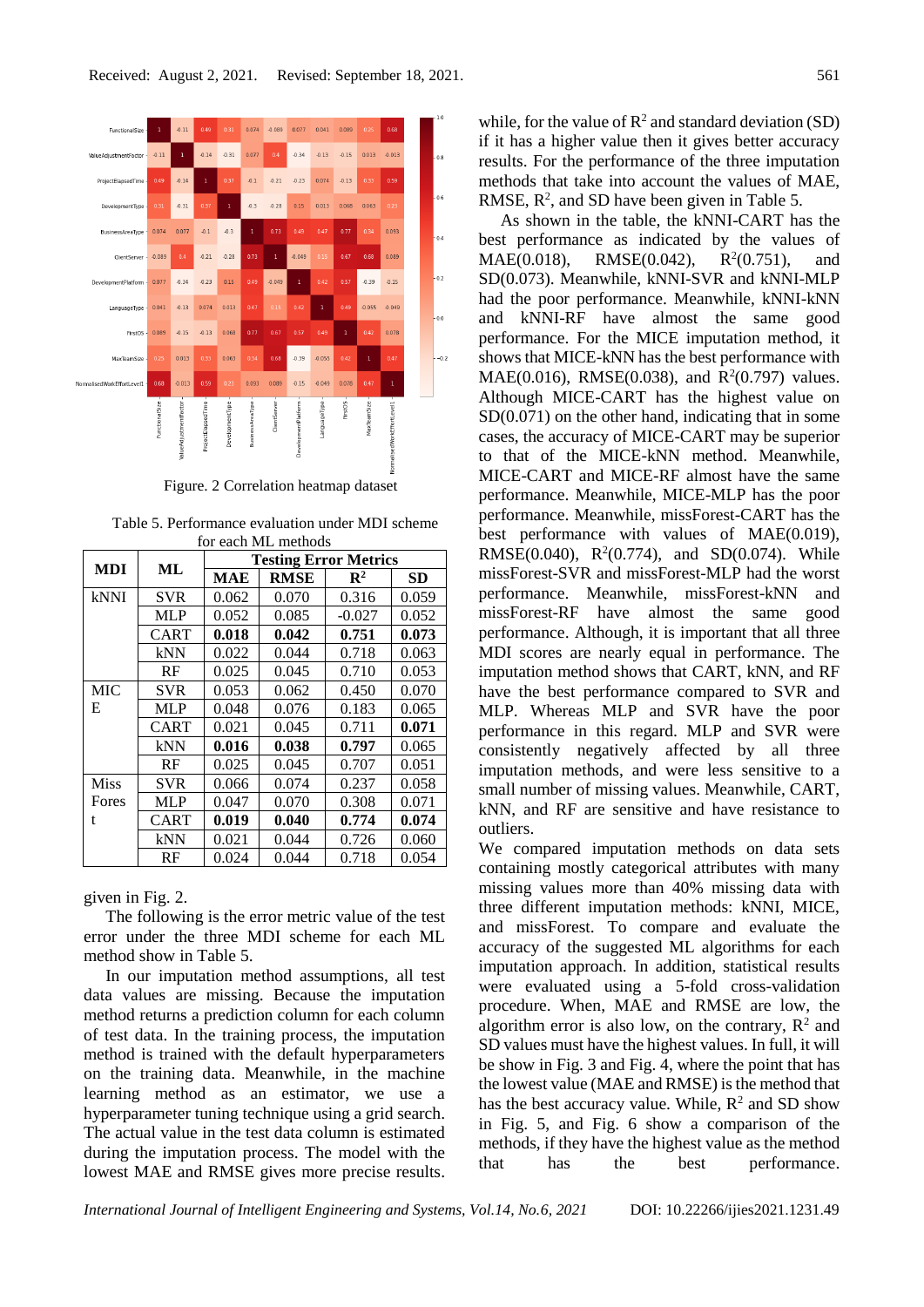

Figure. 3 MAE imputation error of MDI and ML methods



Figure. 4 RMSE imputation error of MDI and ML methods



Figure.  $5 R<sup>2</sup>$  imputation accuracy of MDI and ML methods



Figure. 6 SD imputation accuracy of MDI and ML methods

**ID Mean Skew Kurt std** 1 0.061 4.103 22.457 0.099 2 0.596 **0.124** 1.906 0.138 3 0.137 2.380 9.810 0.109 4 0.230 1.284 **-0.349** 0.421 5 0.810 -1.593 **0.542** 0.393 6 0.797 -1.490 **0.224** 0.402 7 | 0.301 | **0.666** | -1.062 | 0.359 8 0.352 **0.618** -1.621 0.478 9 0.384 **0.413** -1.158 0.379 10 0.025 14.249 247.123 0.055

Table 6. Descriptive statistics under DN scheme

# **5.3 Performance under data normalization scheme**

11 0.045 5.860 50.078 0.081

In this study, we use data normalization (DN) which is used as a scale of 0 and 1 values. The results of the study by Mensah et al (2018) found that normalized Z-score [0,1] resulted in the best prediction accuracy than box-cox and log transform for all dataset [53]. Huang et al (2017), the use of the [0, 1] scheme slightly outperformed the [-1, 1] scheme [15, 16]. And the Z-score scheme can improve the overall estimation accuracy. The results of data analysis show that for the marginal mean, skewness, kurtosis and standard deviation on standardized accuracy with the Z-score scheme, show in Table 6.

The results show that the schema [0, 1] for the ISBSG dataset is highly skewed, although there are some features that are less skewed. The ISBSG subset is therefore a high-order non-normality. If the number is larger than  $+1$  or fewer than  $-1$ , the distribution is severely skewed, according to a standard skewness rule of thumb. The basic criterion for kurtosis is that if the number exceeds  $+1$ , the distribution is excessively peaked. A kurtosis of less than -1, on the other hand, denotes a distribution that is too flat. A distribution that exceeds these parameters in terms of skewness and/or kurtosis is considered abnormal.

# **5.4 Performance under feature selection scheme**

The goal of feature selection (FS) utilizing GA is to determine the best option among a set of possible solutions. A population is a collection of solutions. Vectors, such as chromosomes or individuals, make up the population. A gene is the name given to each item in the vector. Chromosomes are represented as binary strings of 1 and 0 in the suggested method. The number 1 denotes feature selection, while the number 0 denotes non-selection. Population size = 952, generations = 40, crossover rate =  $0.5$ , mutation rate = 0.05, two-point crossover randomly selected,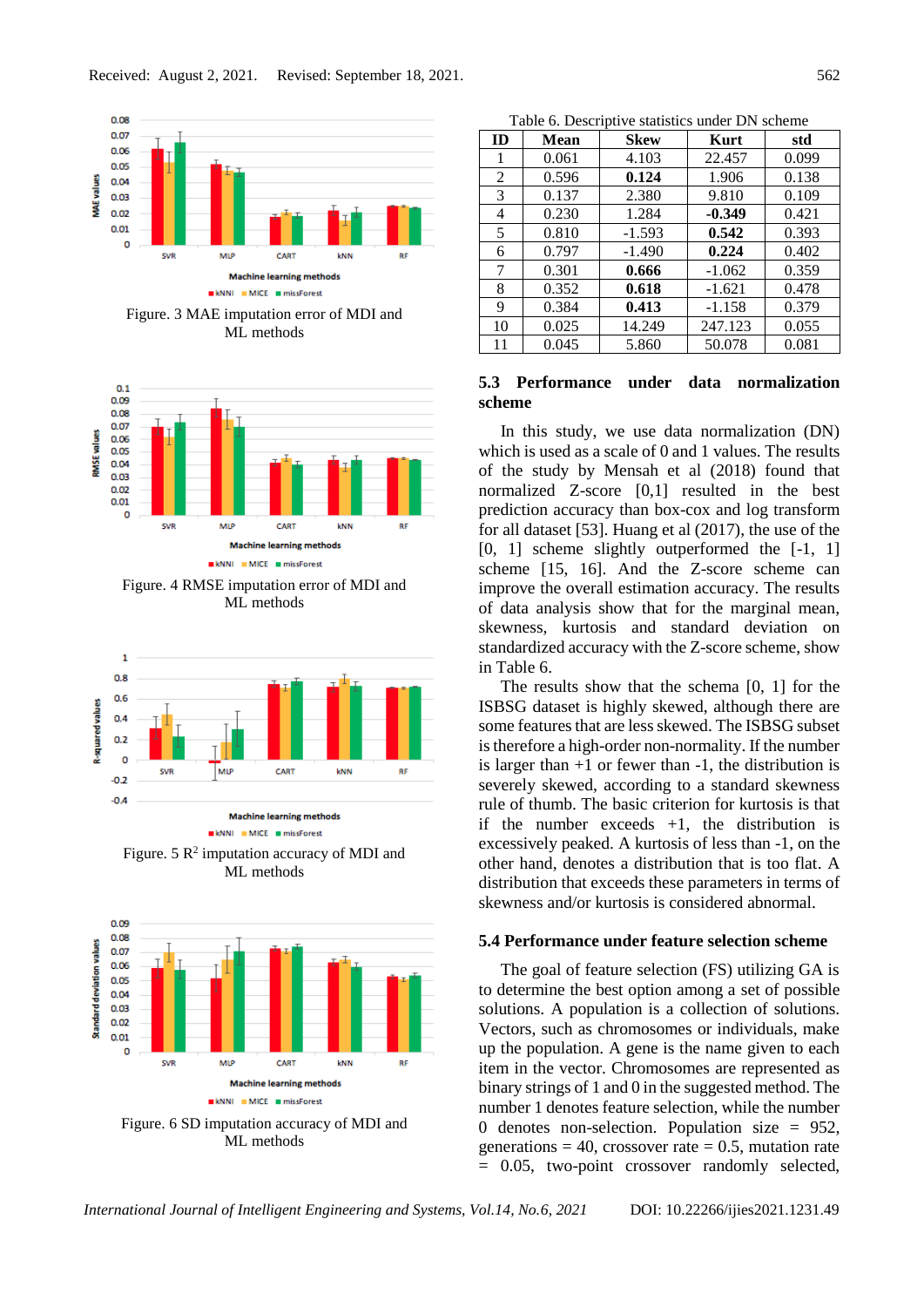| <b>Testing</b><br>Error | ML<br><b>Methods</b> | <b>kNNI</b> |          |           | <b>MICE</b> |       |           | <b>MissForest</b> |          |           |
|-------------------------|----------------------|-------------|----------|-----------|-------------|-------|-----------|-------------------|----------|-----------|
| <b>Metrics</b>          |                      | <b>LVF</b>  | CF       | <b>GA</b> | <b>LVF</b>  | CF    | <b>GA</b> | <b>LVF</b>        | CF       | <b>GA</b> |
|                         | <b>SVR</b>           | 0.063       | 0.069    | 0.048     | 0.054       | 0.059 | 0.062     | 0.063             | 0.066    | 0.056     |
|                         | <b>MLP</b>           | 0.039       | 0.044    | 0.039     | 0.046       | 0.044 | 0.042     | 0.039             | 0.039    | 0.033     |
| <b>MAE</b>              | CART                 | 0.020       | 0.023    | 0.015     | 0.017       | 0.023 | 0.022     | 0.024             | 0.025    | 0.021     |
|                         | kNN                  | 0.023       | 0.034    | 0.024     | 0.016       | 0.029 | 0.021     | 0.028             | 0.027    | 0.023     |
|                         | RF                   | 0.028       | 0.025    | 0.025     | 0.027       | 0.028 | 0.025     | 0.026             | 0.025    | 0.024     |
|                         | <b>SVR</b>           | 0.071       | 0.080    | 0.059     | 0.063       | 0.073 | 0.068     | 0.071             | 0.077    | 0.064     |
|                         | <b>MLP</b>           | 0.085       | 0.092    | 0.075     | 0.084       | 0.080 | 0.065     | 0.085             | 0.090    | 0.063     |
| <b>RMSE</b>             | CART                 | 0.043       | 0.051    | 0.037     | 0.051       | 0.047 | 0.049     | 0.052             | 0.058    | 0.043     |
|                         | kNN                  | 0.045       | 0.071    | 0.048     | 0.038       | 0.066 | 0.045     | 0.057             | 0.056    | 0.047     |
|                         | RF                   | 0.050       | 0.047    | 0.044     | 0.048       | 0.052 | 0.045     | 0.047             | 0.048    | 0.043     |
|                         | <b>SVR</b>           | 0.294       | 0.098    | 0.510     | 0.434       | 0.243 | 0.356     | 0.296             | 0.166    | 0.427     |
|                         | <b>MLP</b>           | $-0.027$    | $-0.180$ | 0.205     | $-0.002$    | 0.092 | 0.395     | $-0.018$          | $-0.141$ | 0.431     |
| $R^2$                   | CART                 | 0.739       | 0.636    | 0.804     | 0.636       | 0.680 | 0.656     | 0.618             | 0.517    | 0.733     |
|                         | kNN                  | 0.706       | 0.289    | 0.666     | 0.797       | 0.392 | 0.711     | 0.542             | 0.563    | 0.679     |
|                         | RF                   | 0.639       | 0.686    | 0.718     | 0.671       | 0.611 | 0.716     | 0.680             | 0.677    | 0.732     |
|                         | <b>SVR</b>           | 0.059       | 0.041    | 0.071     | 0.070       | 0.048 | 0.060     | 0.062             | 0.050    | 0.066     |
| <b>SD</b>               | <b>MLP</b>           | 0.004       | 0.025    | 0.022     | 6.938       | 0.045 | 0.044     | 0.000             | 0.023    | 0.051     |
|                         | <b>CART</b>          | 0.072       | 0.067    | 0.076     | 0.067       | 0.069 | 0.068     | 0.066             | 0.060    | 0.072     |
|                         | kNN                  | 0.063       | 0.032    | 0.051     | 0.065       | 0.039 | 0.056     | 0.046             | 0.053    | 0.054     |
|                         | RF                   | 0.051       | 0.061    | 0.056     | 0.050       | 0.048 | 0.055     | 0.053             | 0.053    | 0.054     |

Table 7. Performance evaluation under FS scheme for each ML Methods

roulette wheel selection, and elitism replacement were the GA settings. Because the outcomes are dependent on the population randomly produced by the GA algorithm, we ran 10 simulations for dataset.

The use of GA for subset selection can be a potential candidate when suitable parameters can be selected. However, sequential feature selection mostly selects 'Functional Size', 'Project Elapsed Time', 'Development Type', 'Business Area Type', 'Language Type', 'Client Server', 'First OS', and 'Max Team Size' ' features from the ISBSG dataset. GA, on the other hand, selects the majority of the features from the data. The population is 952, divided into 40 generations. At the 0.05 level, the mutations followed a uniform distribution. GA-based feature selection, which necessitates a 5-fold cross-validation step in order to find the optimal features.

In this study, we compare GA feature selection with low variance filter (LVF) and correlation filter (CF). LVF is a useful dimension reduction algorithm. Removing low variance features, that is, low variance filtering feature selection. Calculate the variance for each of the sample's feature values. Filter if it is less than the threshold (delete). All zero-variance features are disabled by default. In the delete low-variance feature method, the feature with a lower variance than  $p(1-p)$  will be removed. In this study, only select columns that have a variance higher than 0.006. Meanwhile, the Pearson correlation is the most commonly used method for CF. First, we'll create a Pearson correlation heatmap and examine the

correlation between the independent and output variables. Only features with a correlation of more than 0.5 (in absolute values) with the output variable will be considered. For the comparison results of the feature selection method, see Table 7.

As shown in the table, the lowest MAE (0.015) and RMSE (0.037) values were obtained using the CART algorithm for the kNNI imputation methods and GA feature selection. With  $R^2$  (0.804) and SD (0.076) having the highest value, this shows that CART has the best performance. Even though, it is significant that these three feature selection methods have values that are close to the same. In combining the feature selection and imputation methods, it shows that CART has the best performance than SVR and MLP. While, for RF (MAE: 0.024; RMSE: 0.043;  $R^2$ : 0.732; SD: 0.054) have almost the same performance as CART, by using a combination of missForest as MDI and GA as FS. Meanwhile, kNN only had the best performance on the combination of MICE as MDI and LVF as FS (MAE: 0.016; RMSE: 0.038; R<sup>2</sup>: 0.797; SD: 0.065). Thus, it can be concluded that CART, kNN, and RF have almost the same performance, both using a combination (LVF, CF, and GA as FS) with (kNNI, MICE, and missForest as MDI). Whereas MLP and SVR have the worst performance in this regard. Surprisingly, the results reveal that feature selection has no effect on the accuracy of the MLP and SVR approaches. Applying feature selection to MLP as a whole can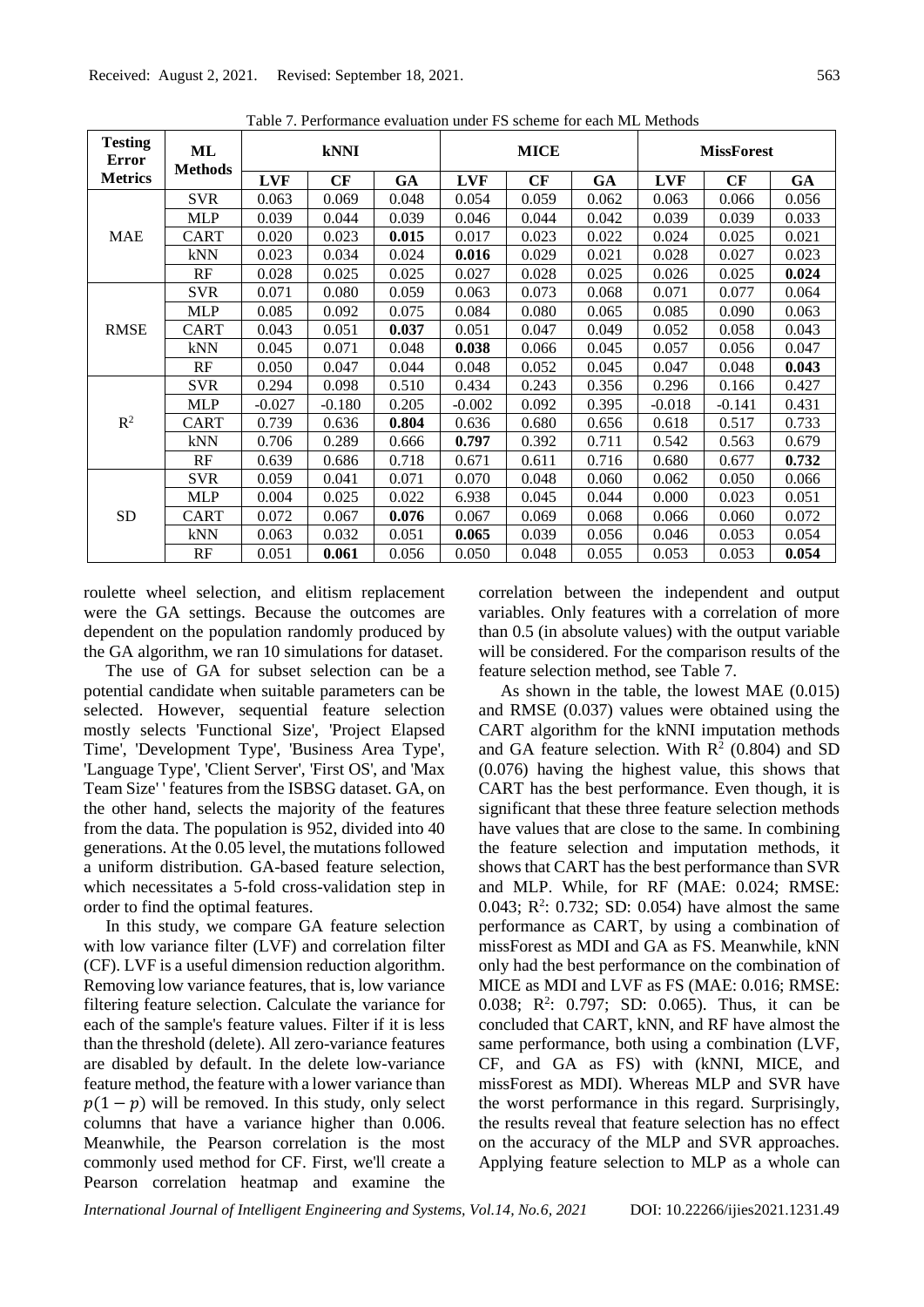

Figure. 7 Compare ML methods using MAE and prediction values



Figure. 8 Residual plot: (a) SVR, (b) MLP, (c) CART, (d) kNN, and (e) RF

lower the number of hidden nodes in data sets with a small number of features, reducing its approximation ability. This could be due to the limitations of the specific feature selection approach used in this study. SVR, on the other hand, is ineffective in dealing with outliers in training data, which are common in practical applications. As a result, some outliers result in poor regression.

This research demonstrates that using LVF or CF for feature selection does not always increase effort estimation accuracy. On the other hand, when suitable parameters can be chosen, using GA for subset selection can be a viable option. GA does well in a more complete search to find the optimal solution

[54].

### **5.5 Overall performance ML**

We conducted extensive simulation studies to evaluate each ML method. Based on Fig. 7, provides a calculation of the mean absolute error between the list of expected and predicted values. The perfect mean absolute error value is 0.0, which means that all predictions exactly match the expected values.

A graph is created to provide a basic statistical picture of the data showing the comparative value of the five ML performance. All variations on the graph were reviewed using the median on the MAE and predictive values. The results showed that the CART method had the best performance as indicated by the lowest MAE value, followed by RF and kNN. While the SVR and MLP methods have poor performance. However, in this study, it is shown that the dataset can significantly affect the accuracy of ML performance.

Based on Fig. 8, it shows that some of the characteristics of a good residual plot lie in the CART method, which is followed by kNN and RF. This can be seen because it has a high point density close to the origin and a low point density from the origin. Residue indicates the quality of the model. If the expected residual value is not close to 0, this implies that the model is systematically biased towards over or under prediction. In addition, if the residuals contain a pattern, it is likely that the model fails to explain some of the relationships in the data and is, therefore, qualitatively inconsistent. So, it is also necessary to check whether the residuals are normally distributed, homoscedastic, or heteroscedastic.

### **6. Conclusion**

We learned that the imputation approach can be applied effectively to the DP technique (with four stages in the context of SEE) for attributes containing mostly categorical attributes with many missing values. His paper has empirically evaluated and compared the effectiveness of missing imputation of the three imputation methods (kNNI, MICE, and missForest) and the three feature selection methods (GA, LVF, and CF) aimed at addressing missing data and irrelevant features. An empirical study was conducted using the ISBSG dataset. The ML model was assessed using error metrics (MAE, RMSE,  $R^2$ , and SD).

The results, suggest that kNNI and MICE may be more effective than MissForest (based on mean). MissForest is only slightly better under kNNI and MICE with larger standard deviation values, on the other hand, indicating that in some cases,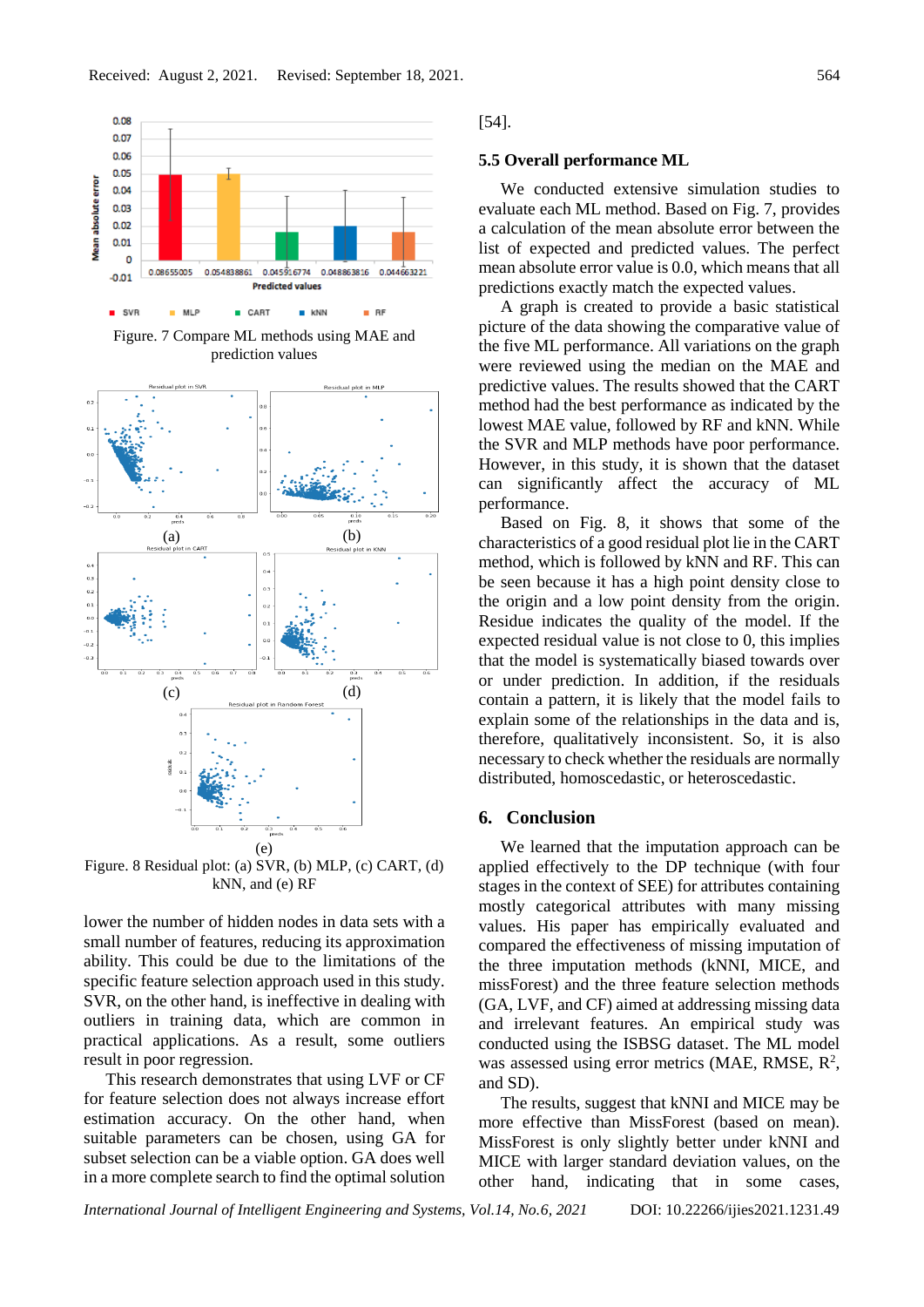MissForest's accuracy may be superior. However, kNNI, MICE and missForest generally have almost the same performance results.

Meanwhile, for the ML model test on the imputation method the results show that kNNI-CART (MAE: 0.018; RMSE: 0.042; R<sup>2</sup>: 0.751; SD: 0.073) and missForest-CART (MAE: 0.019; RMSE: 0.040;  $R^2$ : 0.774; SD: 0.074) has the best performance accuracy improvement. On the other hand, MICE-kNN (MAE: 0.016; RMSE: 0.038; R<sup>2</sup>: 0.797; SD: 0.065) and missForest-RF (MAE: 0.024; RMSE:  $0.044$ ; R<sup>2</sup>:  $0.718$ ; SD:  $0.054$ ) had the best performance accuracy improvement. Whereas MLP and SVR have poor performance in this regard.

Finally, for the performance of the feature selection GA works well in a more complete search to find the optimal solution. On the other hand, the use of LVF or CF for feature selection does not always improve the accuracy of the effort estimate. Nevertheless, it can be concluded that the application of three feature selection methods to the ML model such as: CART, kNN, and RF can improve performance accuracy. Surprisingly, the results reveal that feature selection has no effect on the accuracy of the MLP and SVR approaches.

As future work, more empirical studies can be carried out to further support the findings of this study and to gather knowledge using other datasets. Investigating other types of imputation methods, or performing combinations using ensemble learning, is another direction for future work. It is also important to investigate the effectiveness of other feature selection methods or reinforce with optimization parameters on the software effort estimation.

### **Conflicts of interest**

The authors declare no conflict of interest.

# **Author contributions**

Conceptualization, R. Marco; methodology, R. Marco; validation, S. S. S. Ahmad and S. Ahmad; formal analysis, R. Marco, S. S. S. Ahmad and S. Ahmad; investigation, R. Marco; resources, R. Marco, S. S. S. Ahmad and S. Ahmad; data curation, R. Marco; writing—original draft preparation, R. Marco; writing—review and editing, S. S. S. Ahmad and S. Ahmad; visualization, R. Marco; supervision, S. S. S. Ahmad and S. Ahmad; funding acquisition, R. Marco.

# **References**

[1] Y. Mahmood, N. Kama, and A. Azmi, "A systematic review of studies on use case points and expert-based estimation of software development effort", *Journal of Software: Evolution and Process*, Vol. 32, No. 7, pp. 1–20 , 2020.

- [2] M. Usman, K. Petersen, J. Börstler, and P. S. Neto, "Developing and using checklists to improve software effort estimation: A multicase study", *Journal of Systems and Software*, Vol. 146, pp. 286–309, 2018.
- [3] S. Ezghari and A. Zahi, "Uncertainty management in Software effort estimation using a consistent fuzzy analogy-based method", *Journal of Applied Soft Computing*, Vol. 67, pp. 540–557, 2018.
- [4] M. Azzeh, D. Neagu, and P. I. Cowling, "Fuzzy grey relational analysis for software effort estimation", *Journal of Empirical Software Engineering*, Vol. 15, No. 1, pp. 60–90, 2010.
- [5] A. Özkaya, E. Ungan, and O. Demirörs, "Common practices and problems in effort data collection in the software industry", In*: Proc. of International Conf. on Software Measurement,*  Nara, Japan, pp. 308–313, 2011.
- [6] I. Abnane, A. Idri, and A. Abran, "Fuzzy casebased-reasoning-based imputation for incomplete data in software engineering repositories", *Journal of Software: Evolution and Process*, Vol. 32, No. 9, pp. 1–25, 2020.
- [7] I. Myrtveit, E. Stensrud, and U. H. Olsson, "Analyzing data sets with missing data: An empirical evaluation of imputation methods and likelihood-based methods", *Journal of Transactions on Software Engineering*, Vol. 27, No. 11, pp. 999–1013, 2001.
- [8] S. K. Sehra, Y. S. Brar, N. Kaur, and S. S. Sehra, "Research patterns and trends in software effort estimation", *Journal of Information and Software Technology*, Vol. 91, pp. 1–21, 2017.
- [9] F. A. Amazal, A. Idri, and A. Abran, "An Analogy-Based Approach to Estimation of Software Development Effort Using Categorical Data", In*: Proc. of International Conf. on Software Measurement,* Rotterdam, Netherlands, pp. 252–262, 2014.
- [10] L. Gondara and K. Wang, "MIDA: Multiple imputation using denoising autoencoders", *Journal of Advances in Knowledge Discovery and Data Mining*, Vol. 10939, pp. 260–272, 2018.
- [11] R. J. A. Little and D. B. Rubin, "The Analysis of Social Science Data with Missing Values", *Journal of Sociological Methods and Research*, Vol. 18, No. 2–3, pp. 292–326, 1989.
- [12] P. J. G. Laencina, J. L. S. Gómez, A. R. F. Vidal, and M. Verleysen, "K nearest neighbours with mutual information for simultaneous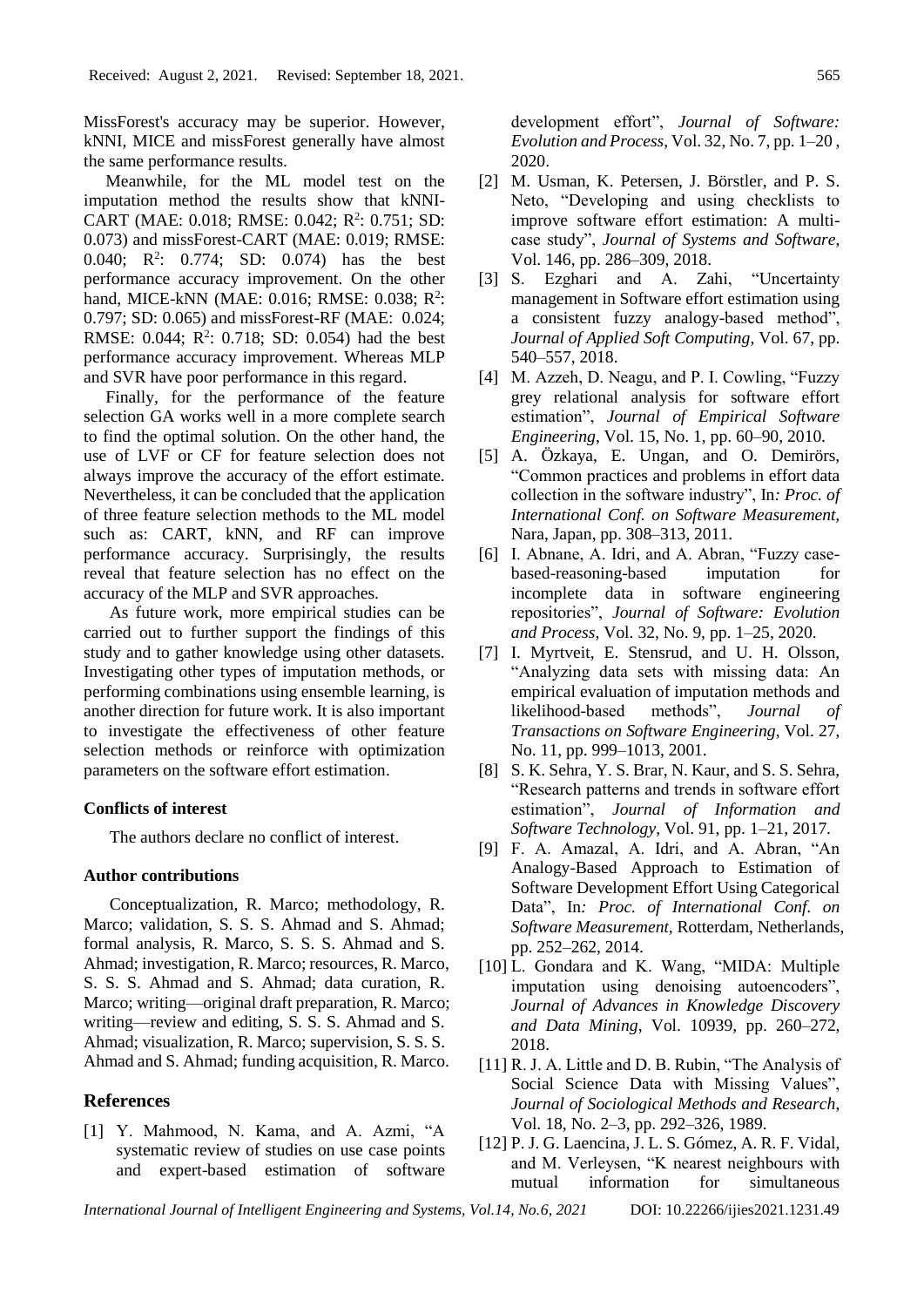classification and missing data imputation", *Journal of Neurocomputing*, Vol. 72, No. 7–9, pp. 1483–1493, 2009.

- [13] M. L. Yadav and B. Roychoudhury, "Handling missing values: A study of popular imputation packages in R", *Journal of Knowledge-Based Systems*, Vol. 160, pp. 104–118, 2018.
- [14] A. Idri, I. Abnane, and A. Abran, "Systematic mapping study of missing values techniques in software engineering data", In: *Proc. of International Conf. on Software Engineering, Artificial Intelligence, Networking and Parallel/Distributed Computing,* Takamatsu, Japan, 2015.
- [15] J. Huang, Y. F. Li, and M. Xie, "An empirical analysis of data preprocessing for machine learning-based software cost estimation", *Journal of Information and Software Technology*, Vol. 67, pp. 108–127, 2015.
- [16] J. Huang, Y. F. Li, J. W. Keung, Y. T. Yu, and W. K. Chan, "An empirical analysis of threestage data-preprocessing for analogy-based software effort estimation on the ISBSG data", In: *Proc. of International Conf. on Software Quality, Reliability and Security,* Prague, Czech Republic, pp. 442–449, 2017.
- [17] L. L. Minku and X. Yao, "A Principled Evaluation of Ensembles of Learning Machines for Software Effort Estimation Categories and Subject Descriptors", In: *Proc. of International Conf. on Predictive Models in Software Engineering,* Banff Alberta, Canada, 2011.
- [18] A. Idri, I. Abnane, and A. Abran, "Missing data techniques in analogy-based software development effort estimation", *Journal of Systems and Software*, Vol. 117, pp. 595–611, 2016.
- [19] G. E. A. P. A. Batista and M. C. Monard, "A study of k-nearest neighbour as an imputation method", *Journal of Frontiers in Artificial Intelligence and Applications*, Vol. 87, pp. 251– 260, 2002.
- [20] J. Li, A. A. Emran, and G. Ruhe, "Impact Analysis of Missing Values on the Prediction Accuracy of Analogy-based Software Effort Estimation Method AQUA", In: *Proc. of International Conf. on Empirical Software Engineering and Measurement (ESEM),* Madrid, Spain, pp. 126–135, 2007.
- [21] S. A. N. Alexandropoulos, S. B. Kotsiantis, and M. N. Vrahatis, "Data preprocessing in predictive data mining", *Journal of The Knowledge Engineering Review*, Vol. 34, pp. 1– 33, 2019.
- [22] A. Idri, I. Abnane, and A. Abran, "Support

vector regression-based imputation in analogybased software development effort estimation", *Journal of Software: Evolution and Process*, Vol. 30, No. 12, pp. 1–23, 2018.

- [23] Q. Song, M. Shepperd, X. Chen, and J. Liu, "Can k-NN imputation improve the performance of C4.5 with small software project data sets? A comparative evaluation", *Journal of Systems and Software*, Vol. 81, No. 12, pp. 2361–2370, 2008.
- [24] A. Jović, K. Brkić, and N. Bogunović, "A review of feature selection methods with applications" , In: *Proc. of International Conf. on Information and Communication Technology, Electronics and Microelectronics,* Opatija, Croatia, pp. 1200–1205, 2015.
- [25] M. Hosni, A. Idri, and A. Abran, "Investigating Heterogeneous Ensembles with Filter Feature Selection for Software Effort Estimation", In: *Proc. of International Conf. On Software Process and Product Measurement,* Gothenburg, Sweden, No. 2, 2017.
- [26] P. L. Braga, A. L. I. Oliveira, and S. R. L. Meira, "A GA-based Feature Selection and Parameters Optimization for Support Vector Regression Applied to Software Effort Estimation", In: *Proc. of International Conf. On on Applied computing,* Fortaleza, Brazil, pp. 1788–1792, 2008..
- [27] Y. Mahmood, N. Kama, A. Azmi, A. S. Khan, and M. Ali, "Software effort estimation accuracy prediction of machine learning techniques: A systematic performance evaluation", *Journal of Software: Practice and Experience*, 2021.
- [28] S. Tariq, M. Usman, and A. C. M. Fong, "Selecting best predictors from large software repositories for highly accurate software effort estimation", *Journal of Software: Evolution and Process* , Vol. 32, No. 10, pp. 1–19, 2020.
- [29] K. Strike, K. E. Emam, and N. Madhavji, "Software cost estimation with incomplete data", *Journal of Transactions on Software Engineering*, Vol. 27, No. 10, pp. 890–908, 2001.
- [30] M. H. Cartwright, M. J. Shepperd, and Q. Song, "Dealing with missing software project data" , In: *Proc. of International Conf. On Enterprise Networking and Computing in Healthcare Industry,* Sydney, Australia, pp. 154–165, 2003.
- [31] B. Twala and M. Cartwright, "Ensemble imputation methods for missing software engineering data", In: *Proc. of International Conf. On Software Metrics Symposium,* Como, Italy, pp. 271–280, 2005.
- [32] P. Sentas and L. Angelis, "Categorical missing data imputation for software cost estimation by multinomial logistic regression", *Journal of*